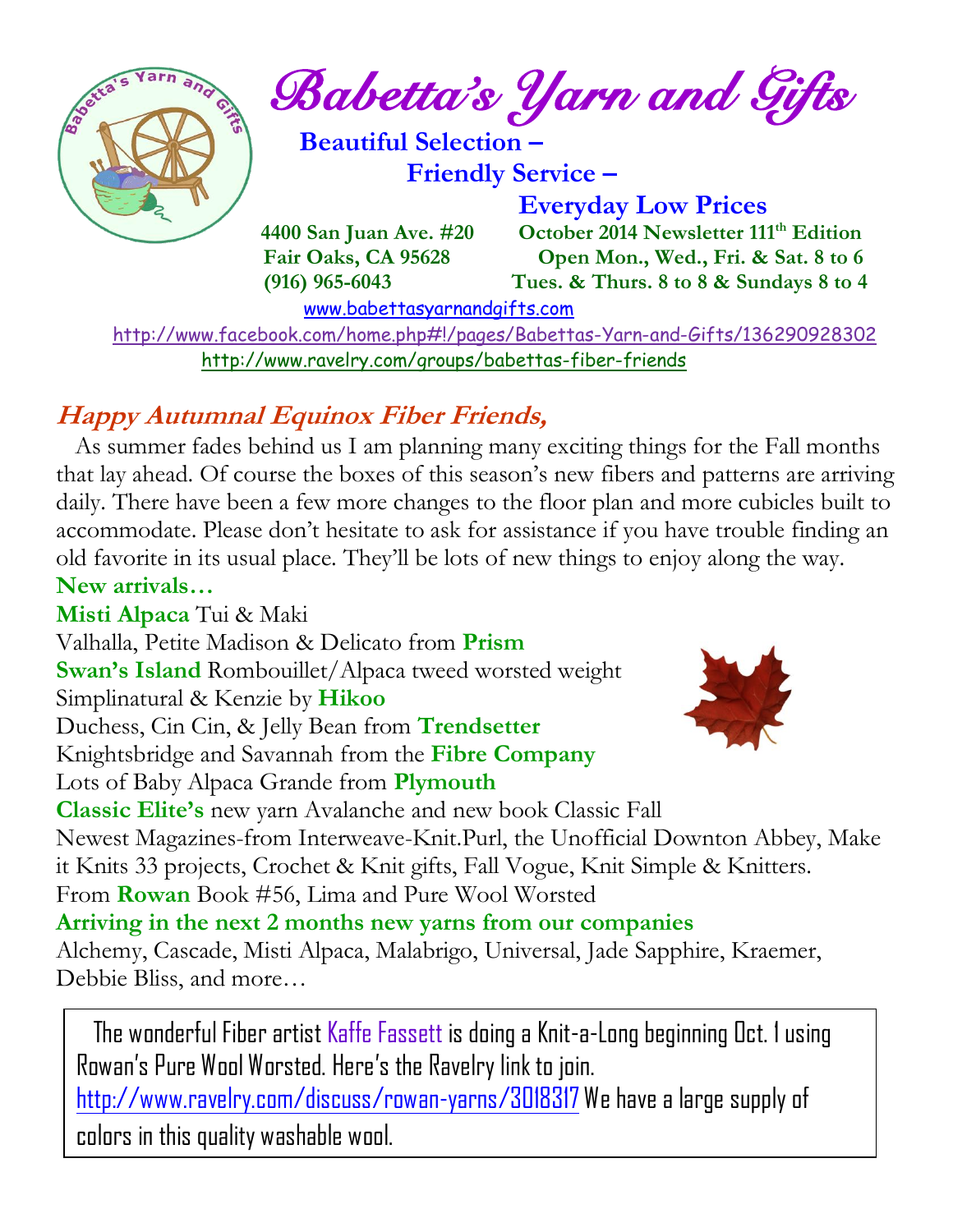### Knit Purl Hunter Mystery KAL begins Oct. 2

Michele Hunter's fall mystery project is a cowl using a scrumptious yarn. We carry 10 colors of Simplinatural by Hikoo the yarn she uses if you're participating in this one. Here's the Ravelry link.

<http://www.ravelry.com/patterns/library/namesake>



 Don't miss **Dixon's Lambtown** October 4 & 5 Here's the link for more info<http://www.lambtown.org/>

### **\*Alchemy Trunk Show Oct. 18 to Oct. 26\***

 Babetta's will be your local source for the lovely hand dye Alchemy Yarns. Projects with these yarns are works of art.

### **\*Rowan & Regia Trunk Shows\***

 Throughout the Fall we will be receiving trunk shows in our Rowan and Regia yarn lines. There will be something new to check out every couple of weeks. Currently on display-Fine Art accessory collection.

### **Workshops & KAL**

### Beginning Needle Felting with Maya



Oct. 11 1pm to 3pm Pre-registration \$35 All materials included to make a Pumpkin & Ghost

# **Knitted Lace Cuffs using the "Magicloop" technique**

### **with Maya** Oct. 18 and 25 1 to 2:30pm Class fee \$35 comes with free pattern & 10% off coupon for materials with registration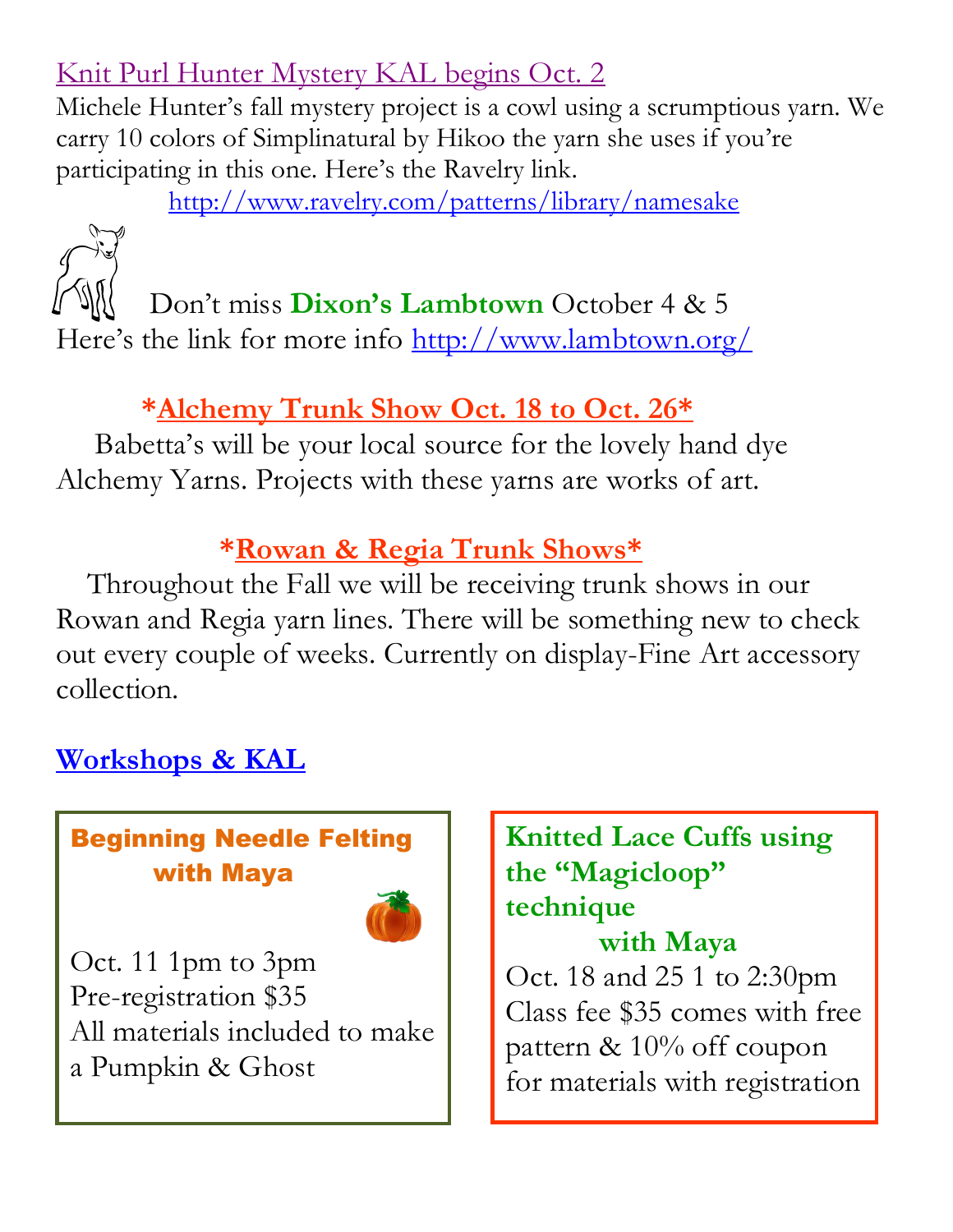## Fairisle Hat with Gustine

The pattern is Classic Elite Abundant available as a pdf download or in book 1408 Autumn Leaf and 2 skeins of Color by Kristen. Tuesday 6:30 – 8pm Oct. 21 & 28 Pre-registration \$35 You will receive a coupon for 10%off materials.



# **Classes for October at Babetta's 916-965-6043**

 *In our project classes you can learn to knit anything from scarves to socks to felted purses to lace shawls to hats to sweaters. Pick your project and join in the fun. Our knitters inspire each other to try new things by sharing ideas and showing off their latest creation. Sign up for one of our classes and you will receive a coupon for 10% off.*

 **Pre-registration is required as class sizes are limited. Please choose your dates carefully. Because of scheduling conflicts and complications, make-up classes will only be allowed under special circumstances and individual consideration.**

### **Tuesdays Oct. 7, 14 & 21**

L

Knitting Project 10am – 11:30am fee \$50 Knitting Project 6pm – 7:30pm fee \$50

### **Wednesdays Oct. 8, 15 & 22**

Knitting Project 1pm – 2:30pm fee \$50 Knitting Project 3:30pm- 5pm fee \$50

### **Thursday Oct. 9, 16 & 23**

Knitting Project 6pm – 7:30pm fee \$50 Knitting Project 10am – 11:30am fee \$50 **Saturdays Oct. 11, 19 & 25** Knitting Project 4pm – 5:30pm fee \$50.

#### **Private Lessons**

Knitting or Crochet \$20 an hour Group Knitting or Crochet Private lessons \$15 an hour per person. Spinning or weaving \$25 an hour Group rates are \$20 an hour per person. 50% deposit required when scheduling. Cancellations with less than 24 hour notice will forfeit deposit with exceptions for emergencies. Other cancellations can be transferred to rescheduled lessons or store credit.

### **Charity Knitting Group**

 How would you like to do some charity knitting/crocheting with a lovely group of people? **"The Purls of Fair Oaks"** meets the second Thursday of every month from 10am to noon here at **Babetta's.** This wonderful group of knitters makes newborn hats for local hospitals as well as other local charity groups. If you'd like to come join the group there's always room for more. This month's date is Oct. 9. If you'd like to drop off any knitted or crocheted donation items you can do that at any time and I will pass them on.